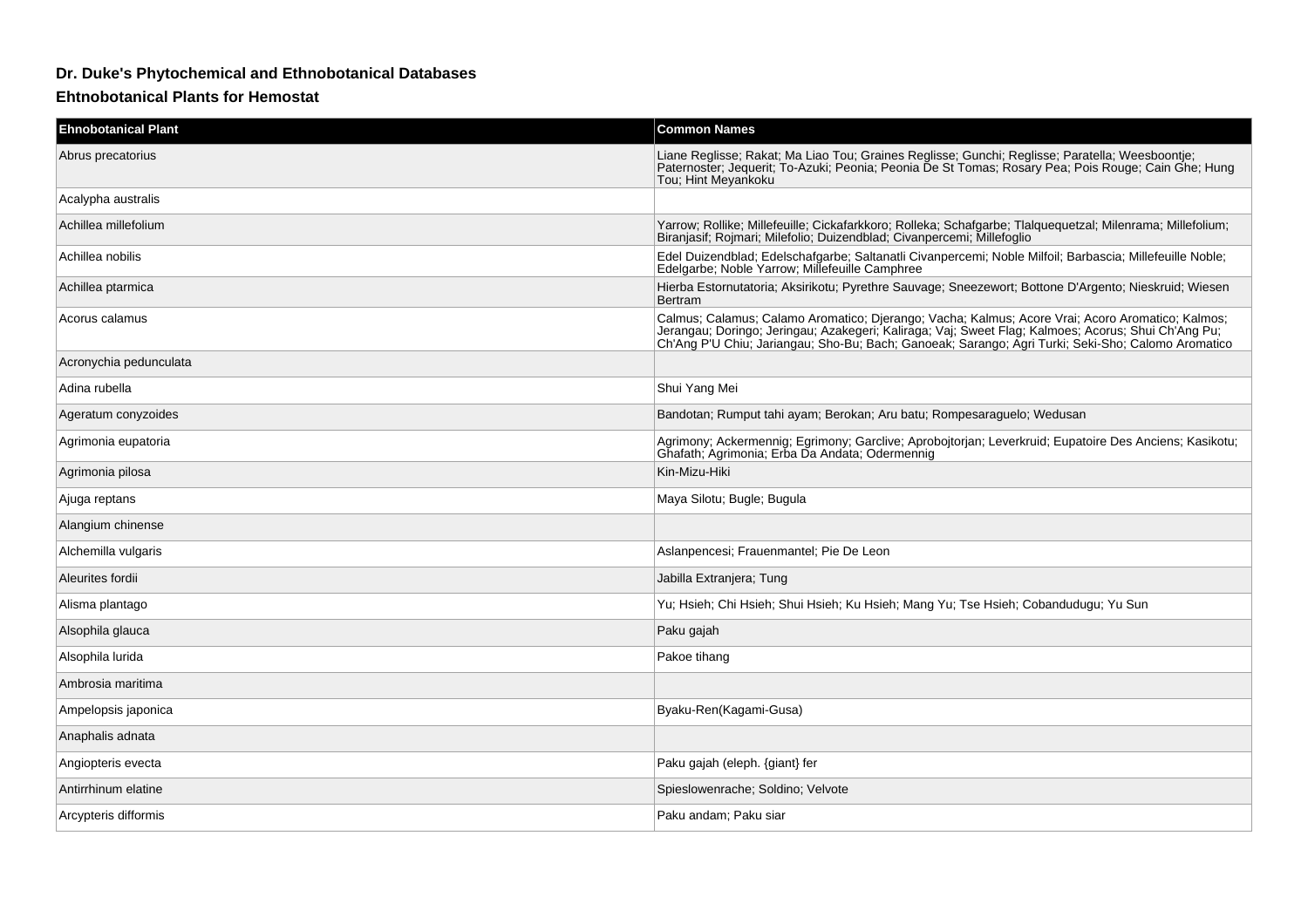| <b>Ehnobotanical Plant</b> | <b>Common Names</b>                                                                                                                                                                                                                                                                                                                   |
|----------------------------|---------------------------------------------------------------------------------------------------------------------------------------------------------------------------------------------------------------------------------------------------------------------------------------------------------------------------------------|
| Argemone mexicana          | Prickly Poppy; Ne; Argemone; Poppy, Thistle; Thistle, Gamboge; Lao Shu Le; Chadron Beni; Argemone Du<br>Mexique; Chokh; Chardon A Fleurs Jaunes; Poppy, Mexican; Thistle, Yellow; Bherband; Chandron A Fleurs<br>Jaunes; Deruju; Cardosanto; Chardon Fleurs Jaunes; Chardon Beni; Chicallotl; Cardo Santo;<br>Poppy, Prickly; Chardon |
| Argemone platyceras        | Cardosanto                                                                                                                                                                                                                                                                                                                            |
| Arnica montana             | Dagtutunu; Arnica                                                                                                                                                                                                                                                                                                                     |
| Artemisia vulgaris         | I Ts'Ao; Artemisa; Suket ganjahan; Chiu Ts'Ao; Baru china; Hiyam; Tzu Ai; Ch'l Ai; Arbre Aux Cent Gouts;<br>Fleurs St Jean; Mugwort; Ai Fu; Chih Ts'Ao; Armoise; Genje jawa; Ai; Sundamala; Miskotu                                                                                                                                   |
| Asclepias curassavica      | Viborrana; Kakanasa; Marjan; Malcasada; Kan Cicegi; Algodon De Seda; Herbe Mme Bouvin; Brujidera;<br>Mata Cavaille; Bunga mas (Golden flower); Qan Chichegi; Zahrat Ad Damm; Cancerillo; Ipecacuanha;<br>Herbe Madame Bouvin; To-Wata; Ipeca D' Haiti                                                                                 |
| Aspilia africana           |                                                                                                                                                                                                                                                                                                                                       |
| Aster trinervius           | Ma Lan; Ban Lan Gen; Tzu Chu                                                                                                                                                                                                                                                                                                          |
| Auricularia auricula       |                                                                                                                                                                                                                                                                                                                                       |
| Baccharis glutinosa        | Axixtlcotl                                                                                                                                                                                                                                                                                                                            |
| <b>Bellis perennis</b>     | Koyungozu; Zehr Al Rabee; Harmesha Bahr; Ilk Bahar Chichegi; Zahr Al Lulu; Daisy; Bellorita; Maya                                                                                                                                                                                                                                     |
| Bletilla striata           | Siran; Si-Ran; Pai Chi                                                                                                                                                                                                                                                                                                                |
| Blighia unijugata          |                                                                                                                                                                                                                                                                                                                                       |
| Boehmeria nivea            | Madame Parquet; Ramie; Ch'U Ma; Ortie Blanche; Rami-rami; Rami                                                                                                                                                                                                                                                                        |
| Boerhaavia paniculata      |                                                                                                                                                                                                                                                                                                                                       |
| Brownea grandiceps         |                                                                                                                                                                                                                                                                                                                                       |
| Brownea latifolia          |                                                                                                                                                                                                                                                                                                                                       |
| Bryophyllum pinnatum       | Seringin; Suru bebek; Tope-Tope; Yerba Bruja; Higuey; Z'Herbe Mal Tete; Loup Garou; Kerenchong; Loup-<br>Garou; Feuilles Sorcier; Bruja; Bunitiris; Daun sejuk; Febrivier; Ganti batang; L'Ane Blanc; Sedingin;<br>Sanglou; Feuilles Loup-Garou                                                                                       |
| Bumelia retusa             |                                                                                                                                                                                                                                                                                                                                       |
| Bupleurum falcatum         | Misima-Saiko; Ch'Ai Hu; Kyushu-Saiko                                                                                                                                                                                                                                                                                                  |
| Byrsocarpus coccineus      | Awennade                                                                                                                                                                                                                                                                                                                              |
| Caesalpinia sappan         | Sechang; Tjatjang; Setjang; Su Fang Mu; Soo Mook; Verzino; Soga jawa; Sepang; Brasilete                                                                                                                                                                                                                                               |
| Callicarpa pedunculata     |                                                                                                                                                                                                                                                                                                                                       |
| Capsella bursa-pastoris    | Chi Ts'Ai; Kees Al Rai'Y; Pan Y Quesillo; Ti Mi Ts'Ai; Shepherd'S Purse; Coban Cantasi; Nazuna                                                                                                                                                                                                                                        |
| Castanea mollissima        |                                                                                                                                                                                                                                                                                                                                       |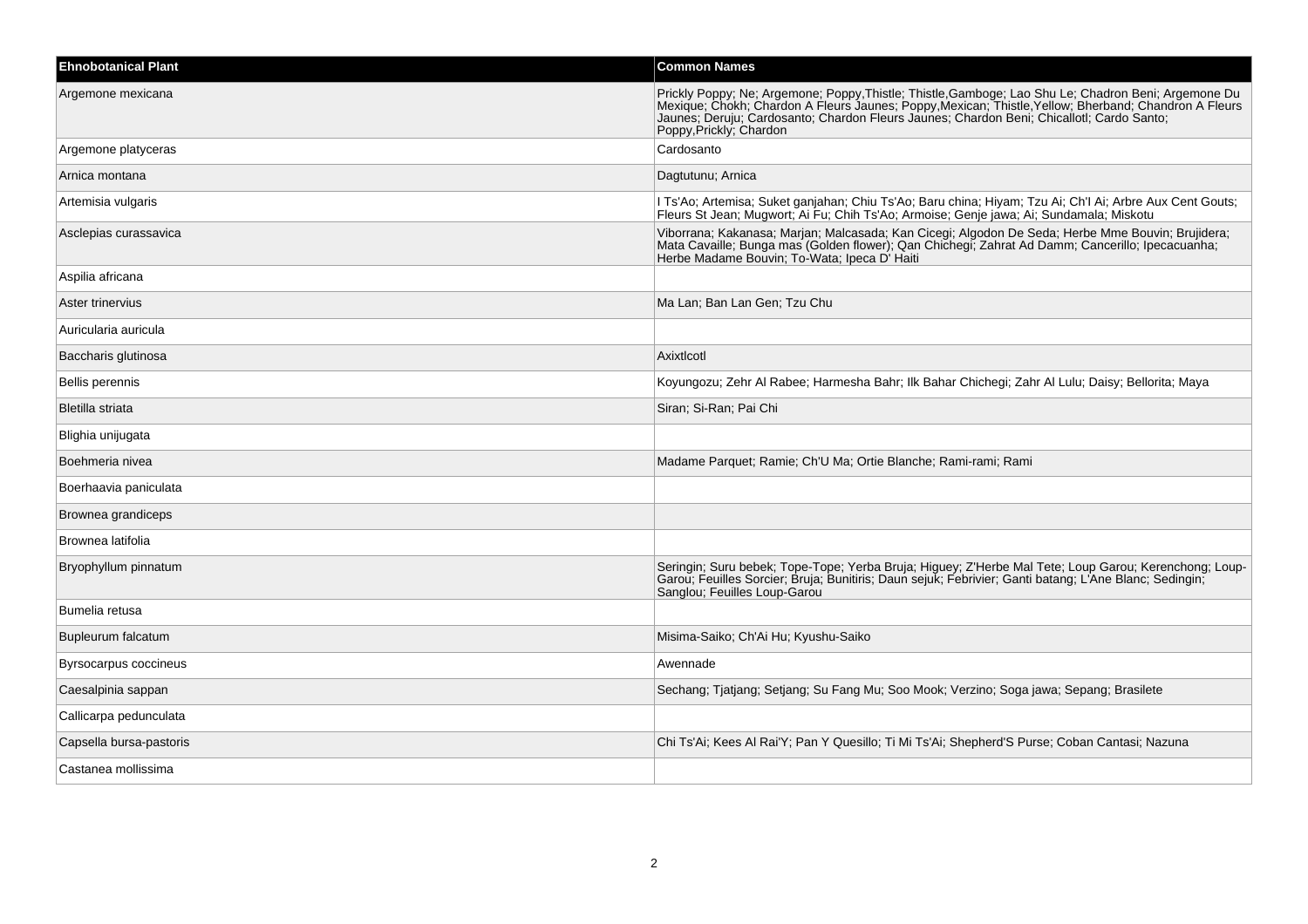| <b>Ehnobotanical Plant</b> | <b>Common Names</b>                                                                                                                                                                                                                                |
|----------------------------|----------------------------------------------------------------------------------------------------------------------------------------------------------------------------------------------------------------------------------------------------|
| Catharanthus roseus        | Catalana; Fleur Des Meres; Fleurs Des Roches; Adorna Patio; Dominica; Coneja; Rattanjot; Madagascar<br>Periwinkle; Libertine; A'ln Al Bazzun; Flor Boba; Chawa Pshila; Cangrejera; Periwinkle; Soldier'S Palm;<br>Gezayir Benefshesi; Mujer Vegana |
| Ceanothus americanus       | Ceanote; Amerikaanse Ceanothus; Wild Snowball; Ceanothe; Ceanoto; Sackelblume; New Jersey Tea;<br>Redroot                                                                                                                                          |
| Cedrela chinense           |                                                                                                                                                                                                                                                    |
| Celosia cristata           | Urf Al Deek; Rebha mangsor; Djawer kotok; Boenga tali; Keito; Makhmar; Djawer hajam; Khoroz Ibigi; Chi<br>Kuan; Rara ajam                                                                                                                          |
| Cephaelis ipecacuanha      | Ipeka; Altim Koku; Tokon; Ipecac                                                                                                                                                                                                                   |
| Ceriops tagal              | Tengar                                                                                                                                                                                                                                             |
| Cibotium barometz          | Penawar jambi; Penawar; Kou Chi                                                                                                                                                                                                                    |
| Cirsium japonicum          |                                                                                                                                                                                                                                                    |
| Cistus ladaniferus         | Ladanum; Jara; Girit Ladeni                                                                                                                                                                                                                        |
| Citrullus lanatus          | Hsi Kua; Water Melon; Patilla; Yang Ch'l Kua; Melon D'Eau; Shuti; Qarbuz; Watermelon; Raggi; Semongka;<br>Han Kua                                                                                                                                  |
| Citrus aurantium           | Turunc; Hua Chu Hung; Naranja De Babor; Orange; Z'Orange Sure; Oranger; Naranjo Amargo; Kuang<br>Chu; Orange Sure; Coolie Orange; Ch'Eng; Bergamot; Chin Ch'lu; Naranja Agria                                                                      |
| Clematis drummondi         |                                                                                                                                                                                                                                                    |
| Cnicus benedictus          | Mubarek Diken; Cardo Santo; Blessed Thistle; Chardon Beni; Ash Sherka Al Mubaraka; Derga Peroza                                                                                                                                                    |
| Cnicus segetum             |                                                                                                                                                                                                                                                    |
| Commelina coelestis        |                                                                                                                                                                                                                                                    |
| Commelina diffusa          |                                                                                                                                                                                                                                                    |
| Commiphora molmol          |                                                                                                                                                                                                                                                    |
| Croton draco               |                                                                                                                                                                                                                                                    |
| Curcuma domestica          | Haridra; Safron Du Pays; Kurkuma Uzum; Turmeric; Safran Du Pays; Olena; Safran Des Indes; Safran De<br>St Domingue: Yu Chin: Ukon                                                                                                                  |
| Curcuma longa              | Oendre; Renet; Ukon; Kunir bentis; Tius; Kunir; Goeratji; Kakoenji; Kunyit; Rame; Temu kuning; Kondin;<br>Temu kunyit; Koenjet                                                                                                                     |
| Cyathula achyranthoides    |                                                                                                                                                                                                                                                    |
| Cycas revoluta             | Sotetu; Ch'len Nien Tsao; Wu Lou Tzu; Tie Shu Ye; Wan Sui Tsao; Penawar djambe                                                                                                                                                                     |
| Cynoglossum officinale     | Lengua De Perro; Cinoglosa; Radix Cynoglossum; Kopekdili; Hound'S Tongue                                                                                                                                                                           |
| Daemonorops draco          | San Dragon; Drakenblodes; Dragon'S Blood                                                                                                                                                                                                           |
| Delphinium consolida       | Hezaren                                                                                                                                                                                                                                            |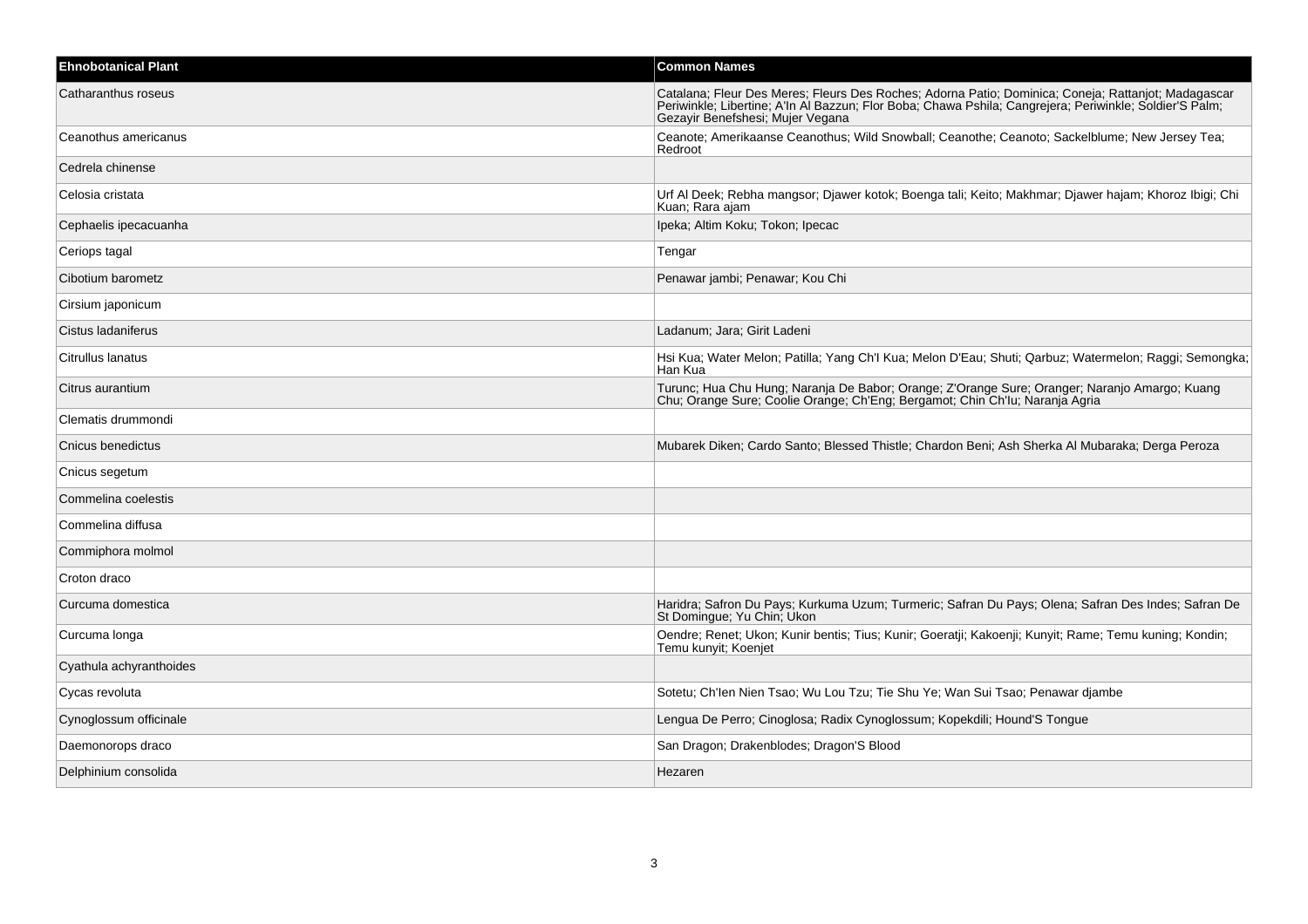| <b>Ehnobotanical Plant</b>  | <b>Common Names</b>                                                                                                                                         |
|-----------------------------|-------------------------------------------------------------------------------------------------------------------------------------------------------------|
| Dichondra repens            |                                                                                                                                                             |
| Dicliptera japonica         |                                                                                                                                                             |
| Dipsacus asper              | Hsii Tuan; Chieh Ku                                                                                                                                         |
| Echinops dahuricus          | Lou Lu                                                                                                                                                      |
| Eclipta alba                | Daun dakelin; Li Ch'Ang; Urang-aring; Rumput migus; Keremek hutan; Ubat rambut panjang (long-hair                                                           |
| Eclipta prostrata           | Takasaburo                                                                                                                                                  |
| Elephantorrhiza elephantina |                                                                                                                                                             |
| Equisetum arvense           | Wen Ching; At Quyroughi; Prele; Kilkah Asb; Equiseto Menor; Thanab Al Khail; Cola De Caballo; Chieh<br>Hsu Ts'Ao, Vara De Oro, Atkuyrugu, Sugina, Horsetail |
| Equisetum bogotense         | Yerba Del Platero                                                                                                                                           |
| Equisetum hiemale           |                                                                                                                                                             |
| Equisetum hyemale           | Shavegrass; Mu Tsei; Tokusa; Buyuk Atkuyrugu                                                                                                                |
| Erigeron canadensis         | Kanaryaotu; Canada Fleabane; Mawi Pire Otu; Thwail Ath Theeb                                                                                                |
| Erigeron pusillus           |                                                                                                                                                             |
| Erithalis fruticosa         |                                                                                                                                                             |
| Erodium cicutarium          | Alfilerillo De Pastor; Bakhitry; Donbaba; Saatotu                                                                                                           |
| Eucalyptus globulus         | Eucalypt; Eucalyptus; Eucalipto; Okaliptus                                                                                                                  |
| Eupatorium odoratum         | Guerit Vite; Langue A Chatte; Mata Finca; Zaraguey; Langa-Chata; Langi-Chatte; Niquibey; Eupatoire;<br>Guerit Tout; Rompezaraguey                           |
| Eupatorium perfoliatum      | Hempweed; Indian Sage; Eupatorio; Thoroughwort; Eupatoire Perfoliee; Waterdost; Bonesset; Wasserdost;<br>Tse Lan                                            |
| Eupatorium triplinerve      | Daun perasman; Daun panahan                                                                                                                                 |
| Euphorbia humifusa          | Ti Chin                                                                                                                                                     |
| Euphorbia sp                | Memeya Quauhnahuacense; Memeya Ocopetlayucense; Um Hlonhlo; Euphorbes; Golondrina; Isihlehle;<br>Warwort; Yxpapachca                                        |
| Excoecaria cochinchinensis  | Daun remek daging; Daun sambang daging                                                                                                                      |
| Faramea occidentalis        | Clavito; Cafetillo                                                                                                                                          |
| Ficus benghalensis          | Bengal Inciri Agaci                                                                                                                                         |
| Galium aparine              | Grateron; Gia Mara; Zhu Yang Yang; Cleever; Hashishat Al Af'A; Cleavers Goosegrass; Amor De<br>Hortelano; Cleavers; Kaz Yogurtotu; Hedge Clivers            |
| Galium verum                | Khitharah; Yogurtotu; Baqlat Al Laban; Cleavers, Common; Caille Lait; Galio; Gaillet Jaune                                                                  |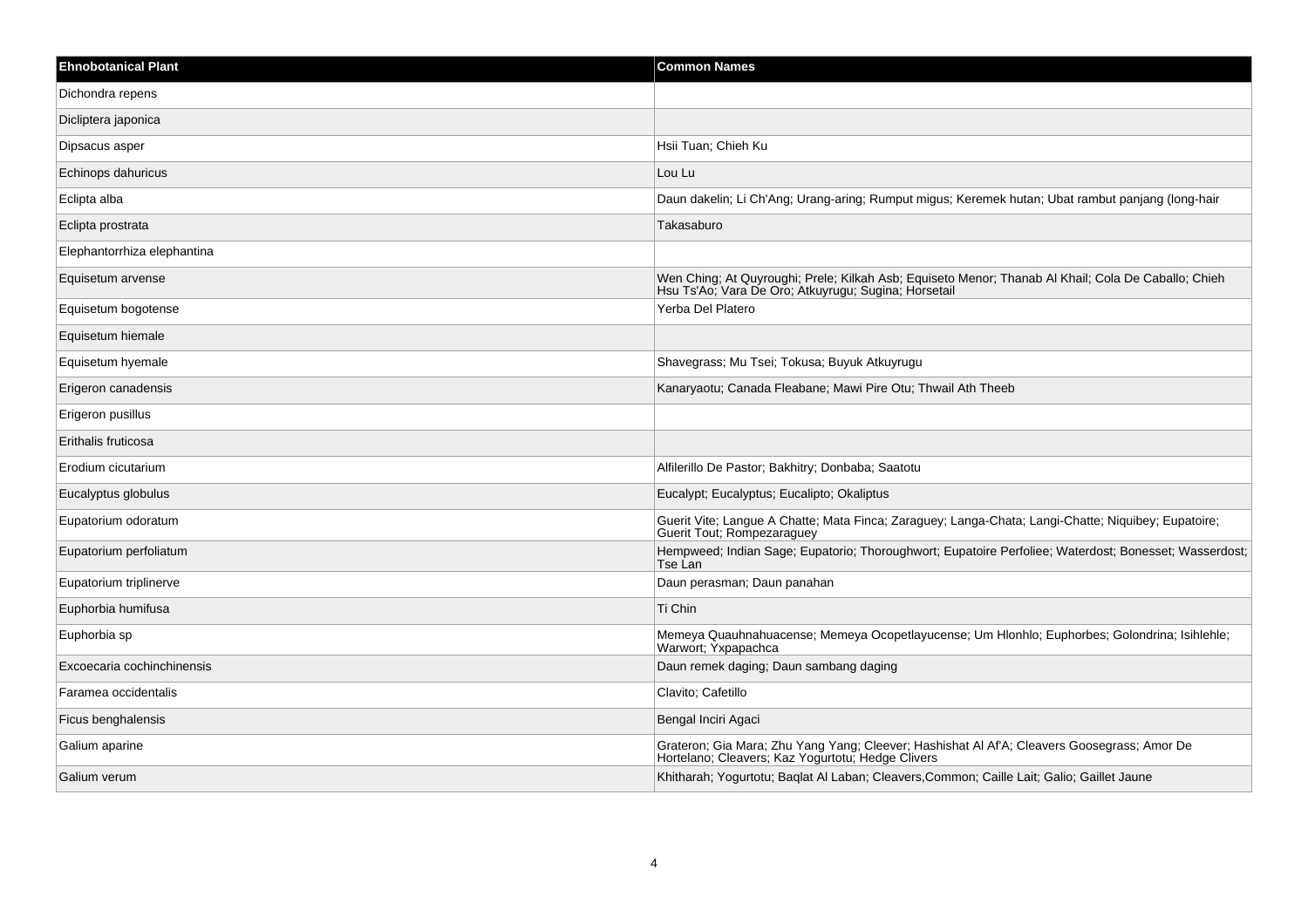| <b>Ehnobotanical Plant</b> | <b>Common Names</b>                                                                                                                                                                                    |
|----------------------------|--------------------------------------------------------------------------------------------------------------------------------------------------------------------------------------------------------|
| Gardenia florida           | Chien Chi; Shan Chih Tzu; Chih Tzu; Hsien Chi; Huang Chih Tzu; Hung Chih Tzu; Yueh Tao; Mu Tan;<br>Shan Hei Chih                                                                                       |
| Geranium maculatum         | Benekli Turnagagasi; Cranesbill                                                                                                                                                                        |
| Geranium robertianum       | Herba Ruperti; Hierba De San Roberto; Erva De Sao Roberto; Turnagagasi; Fortchete Do Diale; Herb<br>Robert                                                                                             |
| Geranium sanguineum        | Kanitiri; Gotsgnad                                                                                                                                                                                     |
| Geum dryadoides            | She Han; She Hsien; Lung Hsien                                                                                                                                                                         |
| Glochidion concolor        |                                                                                                                                                                                                        |
| Gnaphalium dioicum         | Kediayagi                                                                                                                                                                                              |
| Gossypium arboreum         | Cotonnier Des Indes; Cotonnier; Algodon                                                                                                                                                                |
| Gossypium herbaceum        | Ts'Ao Mien; Pamu; Algodoeiro; Algodonero; Cotton Herbace; Loka; Pamuk; Ku Chung; Ku Pei; Cotonnier<br>Blanc; Qoten; Mu Mieng                                                                           |
| Guarea guidonia            | Cabirma; Bois Rouge                                                                                                                                                                                    |
| Gymnacranthera sp          |                                                                                                                                                                                                        |
| Gynura ovalis              |                                                                                                                                                                                                        |
| Gynura pinnatifida         | San Ch'l; Chin Pu Huan; Shan Ch'l                                                                                                                                                                      |
| Gynura segetum             |                                                                                                                                                                                                        |
| Haematoxylum campechianum  | Campechier; Campeche; Bois Campeche; Kampes Agaci; Palo De Campeche; Logwood                                                                                                                           |
| Hamamelis virginiana       | Hamamelis; Carpe; Witch Hazel; Trilopo; Virginischer Zauberstrauch; Pistachier Noir; Chin Lu Mei;<br>Amerika-Mansaku; Virginische Toverhazelaar                                                        |
| Heimia salicifolia         |                                                                                                                                                                                                        |
| Hernandia peltata          | Baru laut (Seaside Hibiscus); Buah keras laut (Seashoe); Brendala; Mata ikan; Bengkak                                                                                                                  |
| Hibiscus rosa-sinensis     | Cin Gulu; Woro-wari; Cayena; Jih Chi; Khatmah Siniyah; Gumamela; Ru Sang; Ch'lh Chin; Rose Of China;<br>Fu Sang; Feuilles Choublak; Shoe-Black; Bunga raya (Big flower); Chu Chin; China Rose; Bussoge |
| Hibiscus syriacus          | Mu Chin; Jih Chi; Mukuge                                                                                                                                                                               |
| Hibiscus tiliaceus         | Coton Mahaut; Demajagua; Mahaut; Majagua; Mahaut Franc; Baru; Waru; Grand Mahaut; Coton Marron                                                                                                         |
| Hieracium pilosella        | Habichtskraut; Sahinotu; Vellosilla                                                                                                                                                                    |
| Hydrastis canadensis       | Hidrastis; Golden Seal; Goldenseal                                                                                                                                                                     |
| Hydrocotyle bonariense     |                                                                                                                                                                                                        |
| Hypericum sampsonii        |                                                                                                                                                                                                        |
| Imperata cylindrica        | Alang-alang; Pai Mao; Mah Chow Kin; Mao Ken; Bai Mao Gen; Alalang; Hilalang; Tigaya; Lalang;<br>Kambengang; Mao Chen; Ilalang                                                                          |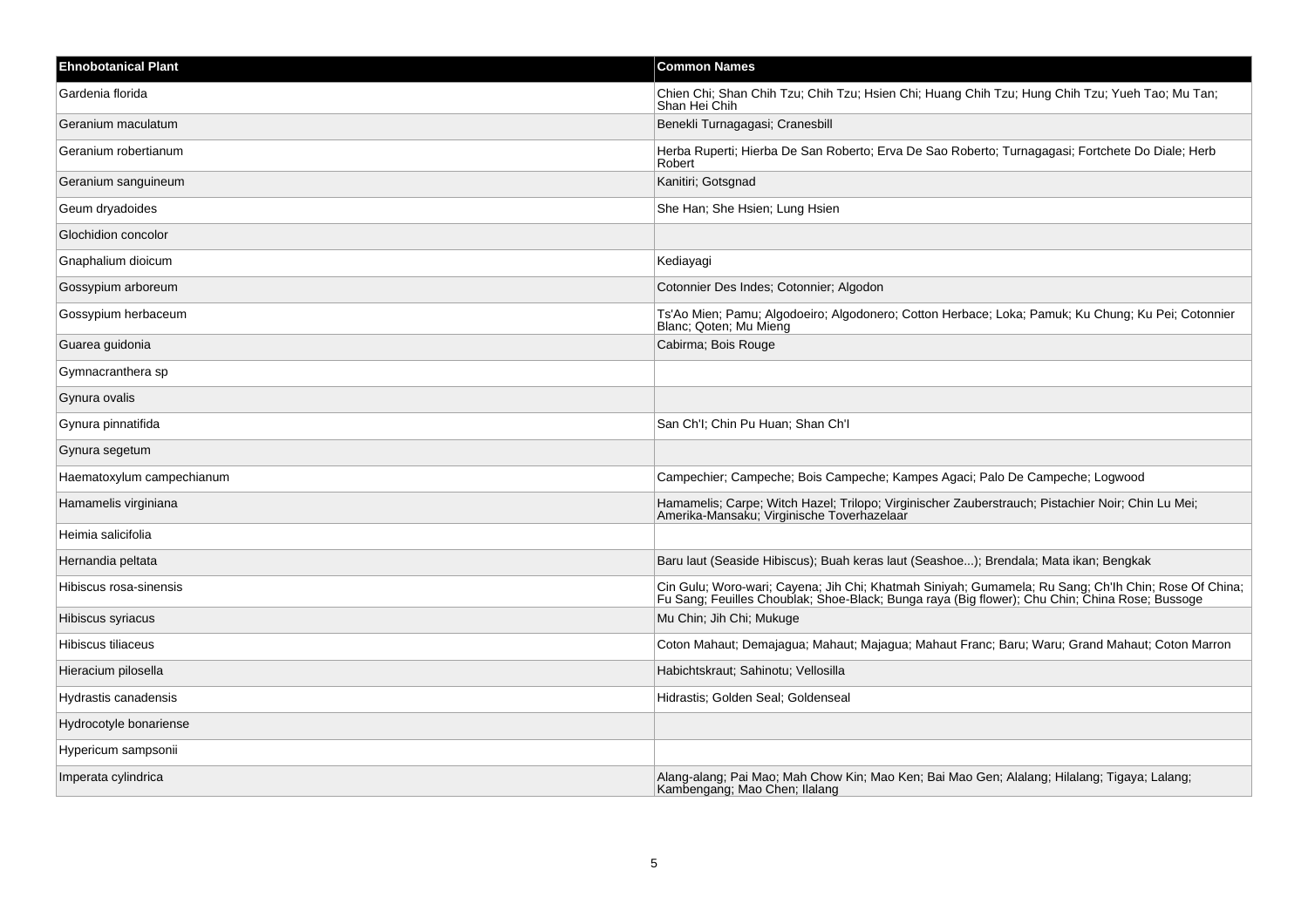| <b>Ehnobotanical Plant</b> | <b>Common Names</b>                                                                                                                                                                                                                        |
|----------------------------|--------------------------------------------------------------------------------------------------------------------------------------------------------------------------------------------------------------------------------------------|
| Ipomoea pescaprae          |                                                                                                                                                                                                                                            |
| Jatropha curcas            | Jarak budeg; Grand Medicinier; Nanyo-Aburagi; Pinon De La India; Pinon; Jarak; Physic Nut; Purging Nut;<br>Tuba; Feuilles Medecinier; Medicinier Beni; Jarak belanda                                                                       |
| Juglans regia              | Ceviz Agaci; Hu T'Ao; Ch'lang T'Ao; Jawiz; Hei T'Ao; Qoz; Guz; Nogal; Hu Tao; Joz                                                                                                                                                          |
| Juniperus sabina           | Kara Ardic; Sabina; Savine                                                                                                                                                                                                                 |
| Justicia pectoralis        | Carpintero; Herbe Au Charpentier; Curia; Yerba Carpintero; Z'Herbe Au Charpoentier                                                                                                                                                         |
| Krameria triandra          | Rhatany; Ratanya                                                                                                                                                                                                                           |
| Lamium album               | Beyaz Ballibaba; Deadnettle; Ortiga Muerta; Hsu Tuan                                                                                                                                                                                       |
| Lantana camara             | Dona Sanica; Dona Ana; Dona Anita; Sauge Des Montagnes; Bonbonnier; Ptisoleil; Z'Herbe A Plomb;<br>Herbe A Ronces; Yalan Chay; Dar Mina; Dona Sanita; Lantana; Mina Shajary; Tembelekan; Bonbongnin;<br>Cariaquito Colorado; Herbe A Plomb |
| Larix decidua              | Terebintina; Avrupa Melezi                                                                                                                                                                                                                 |
| Lecythis ollaria           |                                                                                                                                                                                                                                            |
| Ligusticum wallichii       |                                                                                                                                                                                                                                            |
| Limonium vulgare           | Kunduzotu; Rosemary, Marsh; Acelga Silvestre                                                                                                                                                                                               |
| Linaria elatine            | Liblab Ahrash; Speedwell, Female                                                                                                                                                                                                           |
| Lindera sericea            | Wu Chang; Tiao Chang                                                                                                                                                                                                                       |
| Lippia scaberrima          |                                                                                                                                                                                                                                            |
| Liquidambar formosana      | Feng; Feng Jen; Feng Tzu Kuei; Pai Chiao Hsiang; Feng Hsiang Chih                                                                                                                                                                          |
| Lithospermum erythrorhizon | Murasaki                                                                                                                                                                                                                                   |
| Loropetalum chinense       |                                                                                                                                                                                                                                            |
| Lucuma glycyphloea         |                                                                                                                                                                                                                                            |
| Luffa aegyptiaca           | Musu; Torchon; Servilleta Del Pobre; T'len Ssu Kua; Pu Kua; Liane Torchon; Leaf; Lifka; T'len Lo; Man<br>Kua; Ssu Kua; Serviette Des Pauvres                                                                                               |
| Lychnis grandiflora        | Chien Hung Sha; Chien Ch'Un Lo                                                                                                                                                                                                             |
| Lysiloma latisoliqua       | Taverneau                                                                                                                                                                                                                                  |
| Lysimachia vulgaris        | Loosestrife; Grande Lysimaque; Lisimaquia Amarilla; Lisimaquia; Gold Felberlich; Yellow Loosestrife;<br>Mazza D'Oro; Wederik                                                                                                               |
| Mallotus oppositifolius    |                                                                                                                                                                                                                                            |
| Mangifera indica           | Mangga; An Lo Kuo; Merpelam; Mango; Mangot; Manga Agaci; Mangot Fil; Pelem; Manguier; Anbah;<br>Manga; Mamuang                                                                                                                             |
| Melochia villosa           |                                                                                                                                                                                                                                            |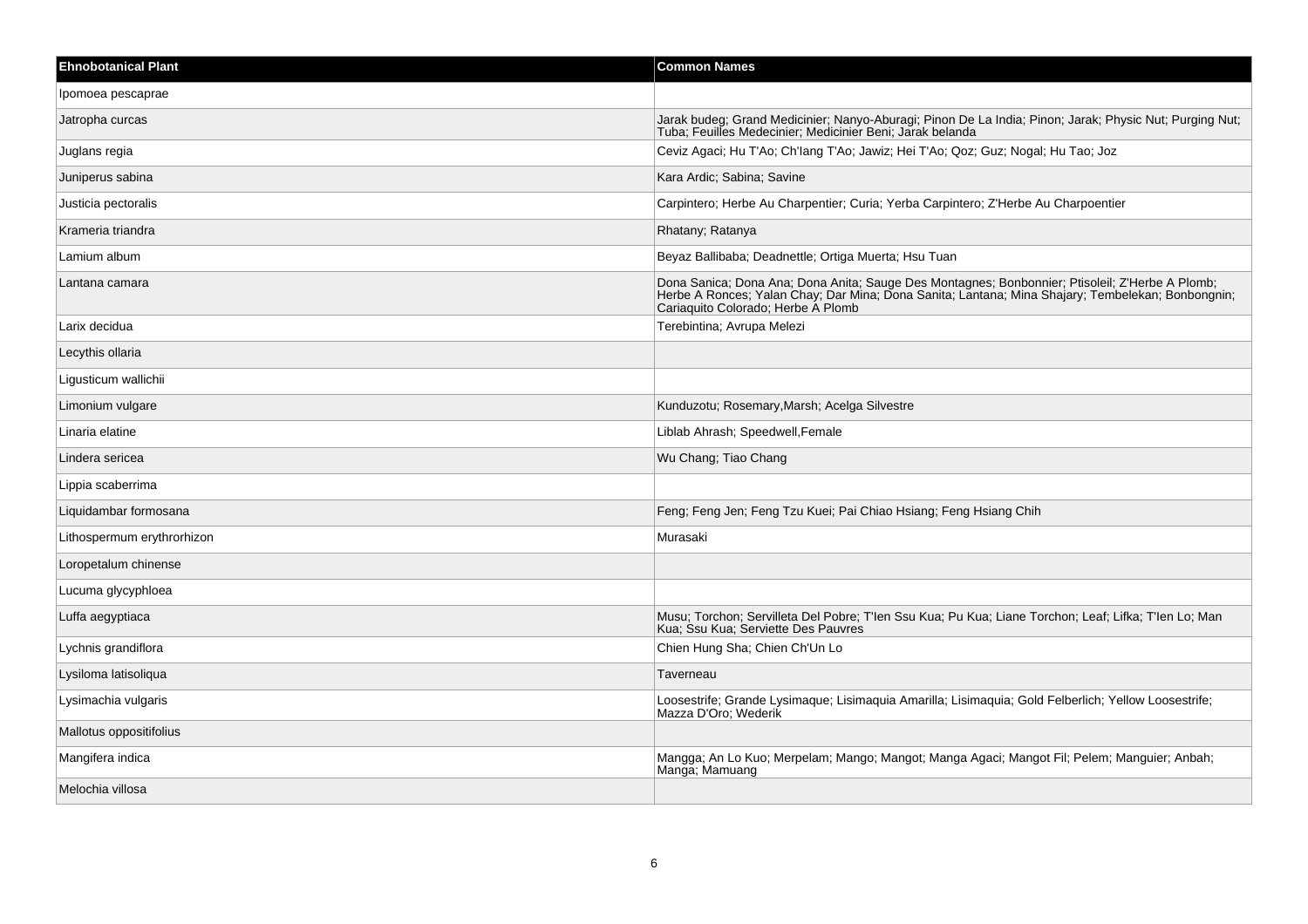| <b>Ehnobotanical Plant</b> | <b>Common Names</b>                                                                                                                                                                                                                                                         |
|----------------------------|-----------------------------------------------------------------------------------------------------------------------------------------------------------------------------------------------------------------------------------------------------------------------------|
| Metaplexis stauntonii      | Lo Mo; Yang Chio Ts'Ai; Chio P'Iao; Yang P'O Nai; P'O P'O Chen Hsien Pao                                                                                                                                                                                                    |
| Metrosideros albiflora     |                                                                                                                                                                                                                                                                             |
| Mikania micrantha          | Liane Francois; Uahkoxiu                                                                                                                                                                                                                                                    |
| Monarda didyma             | Beebalm; Oswego Tea; Scarlet Monarda; Monarde Tee; Scharlakenrode Monarde; Bee Balm;<br>Pennsylvanische Thee; Monarde Ecarlate; The D'Oswego                                                                                                                                |
| Monarda punctata           | Spotted Bee Balm; American Horsemint; Monarda; Spotted Beebalm; Manarde Ponctuee; American<br>Horesmint                                                                                                                                                                     |
| Musa paradisiaca           | Ya Chiao; Chi Tzu Chiao; Banane Corne; Plantain; Shui Chiao; Chiao Yu; Bananeira De S Tome; Tan P'Ing<br>Chiao; Banana; Fo Shou Chiao; Kan Chiao; Cambur; Bananier; Niu Ju Chiao; Platano; Horse Banana;<br>Figue; Pan Chiao; Moz; Banane Grosse Botte; Mei Jen Chiao; Rulo |
| Musa sapientum             | Banana; Pisang; Pisang batoe; Pisang kelat; Pisang embung; Pisang kepok; Pisang batu; Pisang swanggi;<br>Platano                                                                                                                                                            |
| Nelumbo nucifera           | Ho Lien Hua; Ou; Hung Pai Lien Hua; Lien; Ou Fen; Lien Tzu Hsin; Lien Hua; Lotus Bean; Ho Yeh; Lien<br>Shih; Lien Ou; Kaya; Mi; Chieh Fen; Fo Tso Hsu; Lien I; Shih Lien Tzu; Ch'leh; Hsia; Fu Ch'U; I; Lien Tzu;<br>Ti; Lotus, Blue; Han T'Ao; Hasu; Ho                    |
| Nuphar variegatum          |                                                                                                                                                                                                                                                                             |
| Nymphaea alba              | Pondlily, White: Beyaz Nilufer: Nenufar Blanco                                                                                                                                                                                                                              |
| Nymphaea sp                | Nenuphar                                                                                                                                                                                                                                                                    |
| Oenanthe stolonifera       | Shui Chin, K'U Chin, Ch'In Ts'Ai                                                                                                                                                                                                                                            |
| Panax pseudoginseng        |                                                                                                                                                                                                                                                                             |
| Papaver somniferum         | Adormidera; Yu Mi; Madat; Chandu; Gelinjik; Poppy, Opium; Poppy; Opium Poppy; Kheshkhash Abu Al<br>Noum; O P'len; O Fang; O Fu Jung; Ya P'len; Tengkoh; Opium; Adormidero; Hashas                                                                                           |
| Parabarium micranthus      |                                                                                                                                                                                                                                                                             |
| Paspalum conjugatum        |                                                                                                                                                                                                                                                                             |
| Paullinia pinnata          | Liane Carree; Bejuco De Tres Filos; Bejuco Costilla                                                                                                                                                                                                                         |
| Pedicularis pectinata      | Misran                                                                                                                                                                                                                                                                      |
| Perezia rigida             |                                                                                                                                                                                                                                                                             |
| Perezia wrightii           |                                                                                                                                                                                                                                                                             |
| Petroselinum sativum       | Ma'Danos                                                                                                                                                                                                                                                                    |
| Piliostigma thonningii     | Musomo                                                                                                                                                                                                                                                                      |
| Pinus palustris            | Sarala; Longleaf Pine                                                                                                                                                                                                                                                       |
| Piper aduncum              | Sureau; Guayuyo Blanco; Anisillo; Bois Sureau; Guayuyo; Bois Major; Guayuyo Manso                                                                                                                                                                                           |
| Piper angustifolium        | Erba Di Soldat; Yerba Del Soldato; Herbe Du Soldat; Soldier'S Herb; Palo Del Soldado; Matico                                                                                                                                                                                |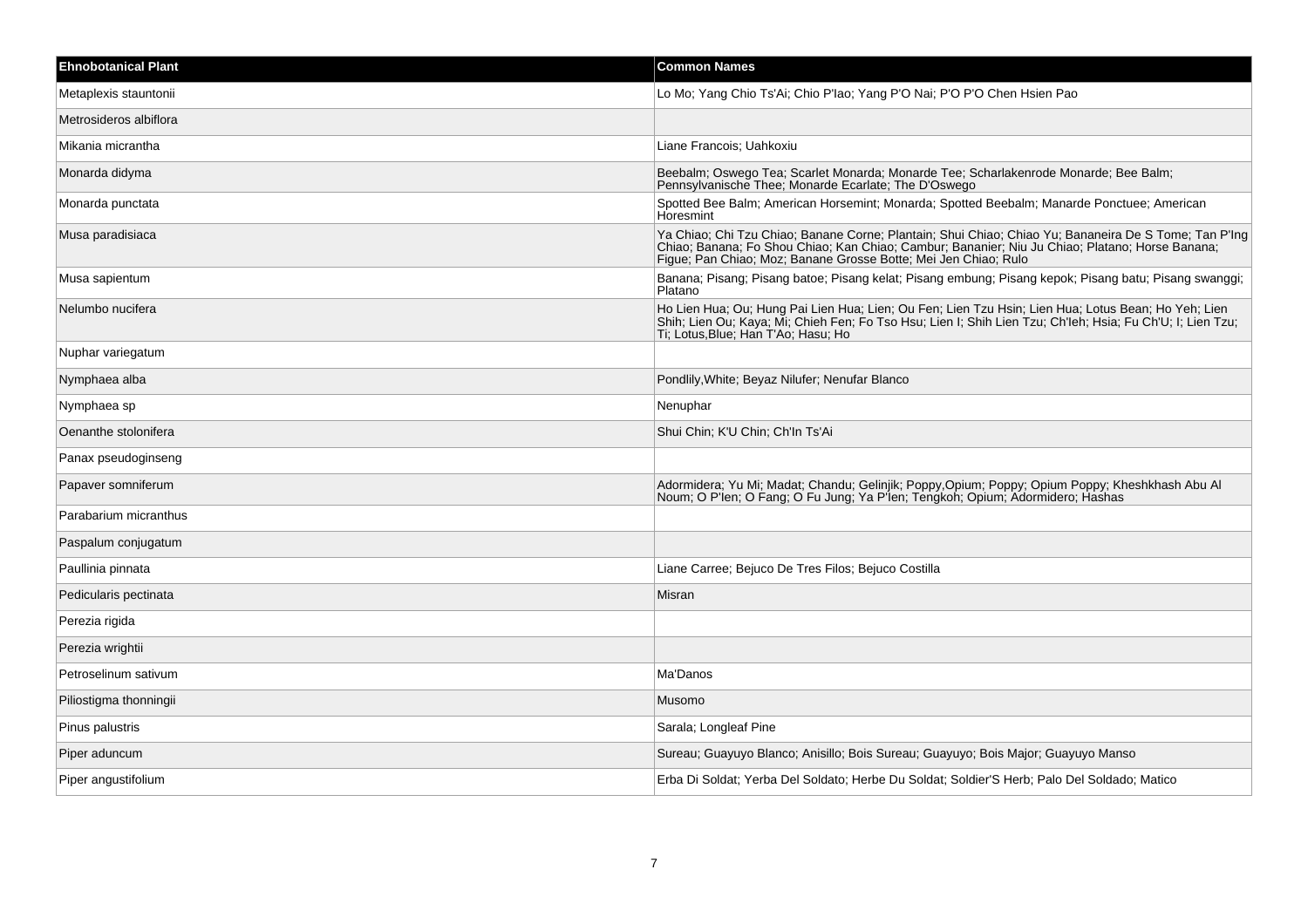| <b>Ehnobotanical Plant</b> | <b>Common Names</b>                                                                                                                                                                                                                 |
|----------------------------|-------------------------------------------------------------------------------------------------------------------------------------------------------------------------------------------------------------------------------------|
| Piper guineense            | Ashanti Pepper                                                                                                                                                                                                                      |
| Piper marginatum           |                                                                                                                                                                                                                                     |
| Piper puberulum            |                                                                                                                                                                                                                                     |
| Pistacia lentiscus         | Egyptian Mastich; Almaciga; Masticum; Mastic Resin; Mastix; Mastich; Sakiz Agaci; Mastiche; Masticke;<br>Lentisk; Lentiscus; Lentisco; Schinos; Pistache; Mastic                                                                    |
| Plantago asiatica          | Oba-Ko                                                                                                                                                                                                                              |
| Plantago erosa             |                                                                                                                                                                                                                                     |
| Plantago lanceolata        | Ribwort; Gechi Qulaghi; Udhainat As Sakhalah; Dar Yaprakli Sinirliot; Llanten Menor; Zibad; Adhan As<br>Sakhlah                                                                                                                     |
| Plantago major             | Arnoglossa; Llanten Mayor; Plantain; Sangkubah; Meloh kiloh; Oba-Ko; Tarkuz; Daum sejumbok; Buyuk<br>Sinirliot; Sembung otot; Llanten; Ch'E Ch'len; Sangka buwah; Gechi Qulaghi; Sangkuwah; Sei Ohr Re; Otot<br>ototan; Ekur anjing |
| Platostoma africanum       |                                                                                                                                                                                                                                     |
| <b>Plectranthus mollis</b> |                                                                                                                                                                                                                                     |
| Pluchea odorata            | Chache; Sauge; Canelon                                                                                                                                                                                                              |
| Plumeria obtusa            | Franchipagne; Aleli; Frasoigne; Frangipanier                                                                                                                                                                                        |
| Polygonum aviculare        | Centinodia; Hemero Tea; Knowgrass; Kus Karabugdayi; Asa Al Rae'Y; Pien Hsu; Miti-Yanagi; Nana<br>Shwana; Knotweed; Habbat Al Rae'Y; T'leh Sien Ts'Ao                                                                                |
| Polygonum bistorta         | Kurtpencesi; Bistorta; Ch'Uan Shen; Tzu Shen; Enjebar; English Serpentary; Naterwurz; Snakeroot; Ibuki-<br>Tora-No-O; Mou Meng                                                                                                      |
| Polygonum hydropiper       | Pimienta Acuatica; Yanagi-Tade; Subiberi; Daun senahun; Smartweed; Pweve D'Ewe                                                                                                                                                      |
| Polygonum pubescens        | Sekati lima paya; Kesuma; Tebok seludang                                                                                                                                                                                            |
| Polypodium barometz        | Scythian Lamb; Kou Chi                                                                                                                                                                                                              |
| Portulaca oleracea         | Berbin; Coupe-Pied; Beldroega; Porcelana; Semizotu; Ma Ch'lh Hsien; Pourpier; Suberi-Hiyu; Pourpier<br>Commun; Verdolaga; Parpinah; Perpine; Coupier; Purslane; Ancharupa; Krokot; Gelang pasir                                     |
| Potamogeton nodosus        |                                                                                                                                                                                                                                     |
| Potentilla discolor        | Fan Pai Ts'Ao                                                                                                                                                                                                                       |
| Potentilla reptans         | Besparmak; Vieleaf; Cinquefoil; Five-Leaf Cinquefoil; Cincoenrama; l'Hul Khamsat Awraq; Penthafilon;<br>Fivefinger                                                                                                                  |
| Potentilla tormentilla     | Kurtpencesi                                                                                                                                                                                                                         |
| Pouzolzia viminea          | Jurang rambat; Landi                                                                                                                                                                                                                |
| Pratia nummularia          | Ketrus alas                                                                                                                                                                                                                         |
| Prunus virginianum         |                                                                                                                                                                                                                                     |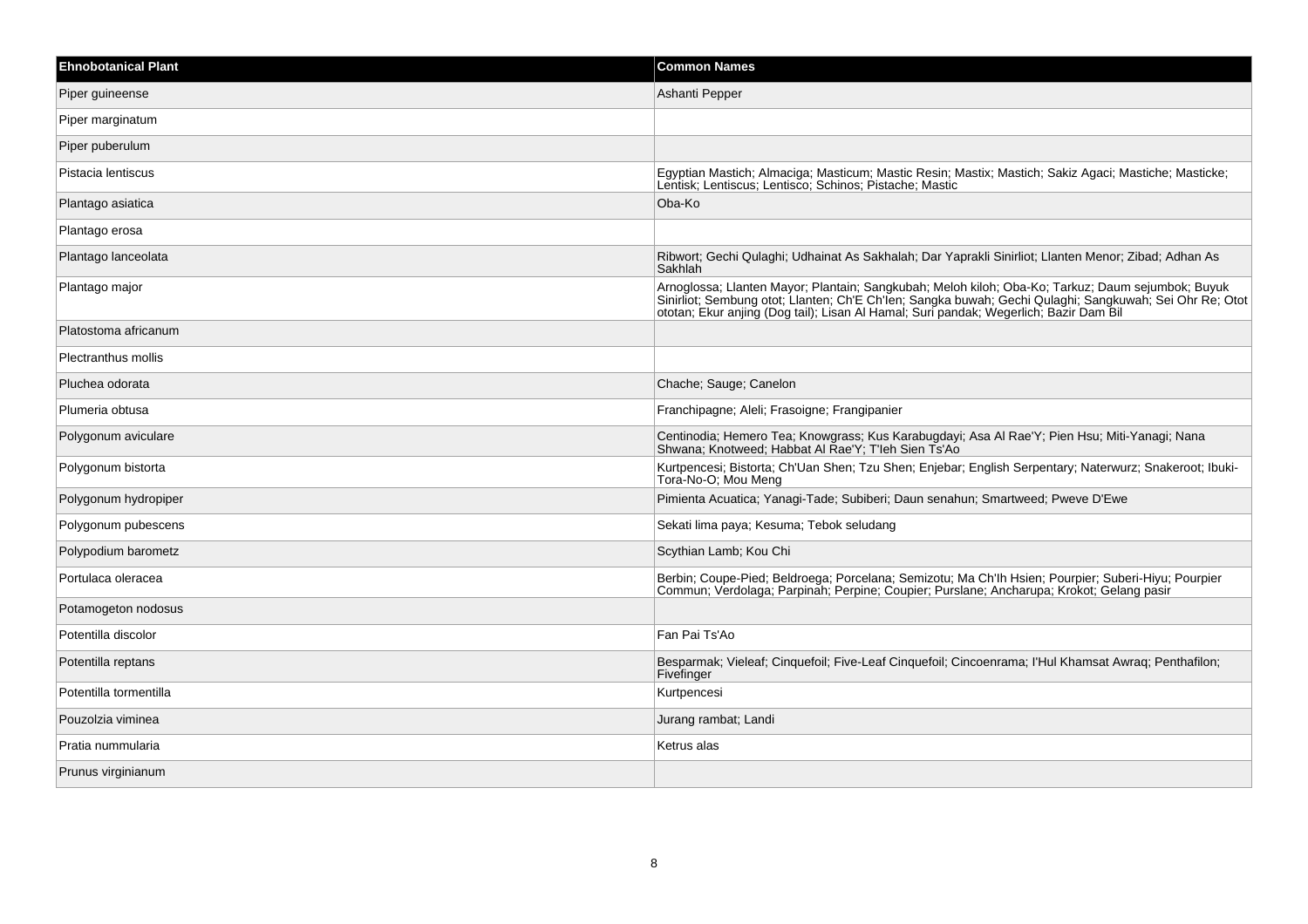| <b>Ehnobotanical Plant</b> | <b>Common Names</b>                                                                                                                                                                                                                                          |
|----------------------------|--------------------------------------------------------------------------------------------------------------------------------------------------------------------------------------------------------------------------------------------------------------|
| Psidium guajava            | Djambu; Goyavier; Jambu biji (Seedy Eugenia); Jambu pelawas; Jambu padang (Openfield Eugeni;<br>Guayaba; Djamboe; Bayawas; Petokal; Goyave; Guava; Gouyave; Dipajaya; Goavier; Jambu portugal<br>(Portuguese Eug; Tokal; Jambu burong (Bird Eugenia); Perala |
| Pteris multifida           | Feng Wei Cao                                                                                                                                                                                                                                                 |
| Pterocarpus marsupium      | Vengai Padauk; Kino Indien; Indian Kino; Khune                                                                                                                                                                                                               |
| Pterocarpus officinalis    | Bois Nago; Drago                                                                                                                                                                                                                                             |
| Pyrola rotundifolia        | Rondbladig Wintergroenkruid; Pirola; Round-Leaved Wintergreen; Lu Ti Ts'Ao; Vintergron; Pyrole A<br>Grappes; Pyrola, Round-Leaved; Holzmangold; Sundew                                                                                                       |
| Pyrrosia lingua            | Hitotuba                                                                                                                                                                                                                                                     |
| Quercus alba               | Witte Eik; Roble; Weisse Eiche; Chene Blanc; White Oak; Oak, White                                                                                                                                                                                           |
| Quercus robur              | English Oak; Oak; Encina; Rovere; Mese; Cervalho; Chene                                                                                                                                                                                                      |
| Rafflesia patma            | Patma sari                                                                                                                                                                                                                                                   |
| Rehmannia glutinosa        | Akaya-Zio; Ti Huang Chiu; Sheng Di; Kaikei-Zio; Ti Huang; Sheng Ti Huang; Shu Ti Huang                                                                                                                                                                       |
| Rheedia verticillata       | <b>Bois Diou</b>                                                                                                                                                                                                                                             |
| Rhizophora mangle          | Mangle Colorado; Manglier Noir; Ch'leh Ting; Mangle Rojo; Mangrove; Red Mangrove; Manglier Chandelle;<br>K'Ao Hua; Manglier Rouge                                                                                                                            |
| Rhus coriaria              | Sumbaq; Sommak; Somack; Tursh; Notia; Sumac; Sumak Agaci; Sumak; Zumaque                                                                                                                                                                                     |
| Rhus cotinus               | Zerdecop; Sumack                                                                                                                                                                                                                                             |
| Rhus glabra                | Smooth Sumach; Upland Sumach; White Shoemake; Ciplak Sumak Agaci                                                                                                                                                                                             |
| Rhus typhina               | Shumach; Staghorn Sumach; Sumac; Smack                                                                                                                                                                                                                       |
| Rubia cordifolia           | Ch'len Ts'Ao; Manjistha; Ti Hsueh; Jan Fei Ts'Ao; Sou; Hsueh Chien Ch'Ou; Ch'len                                                                                                                                                                             |
| Rubus tephrodes            |                                                                                                                                                                                                                                                              |
| Rumex acetosa              | Shan Ta Huang; Kuzukulagi; Suan Mo; Shan Tang Ti; Acedera; Vinagrella; Lapathus; Sorrel, Garden; Sorrel                                                                                                                                                      |
| Ruta graveolens            | Godong mungu; Ruda; Bahce Sedefotu; Aruda; Rue Fetide; Yun Hsiang Ts'Ao; Rue; Ruta; Sadal; Henruda;<br>Ubat atal                                                                                                                                             |
| Salmalia malabarica        | Mu Mien Shu                                                                                                                                                                                                                                                  |
| Salvia officinalis         | Sarubia; Tibbi Adacayi; Sage; Salvia                                                                                                                                                                                                                         |
| Sanguisorba minor          | Kucuk Kanotu; Burnet                                                                                                                                                                                                                                         |
| Sanguisorba officinalis    | Pimpinela Mayor; Pimpernel; Ware-Moko; Tibbi Kanotu                                                                                                                                                                                                          |
| Sanicula europaea          | Wood Marche; Devekulagi; European Sanicle                                                                                                                                                                                                                    |
| Schefflera arboricola      |                                                                                                                                                                                                                                                              |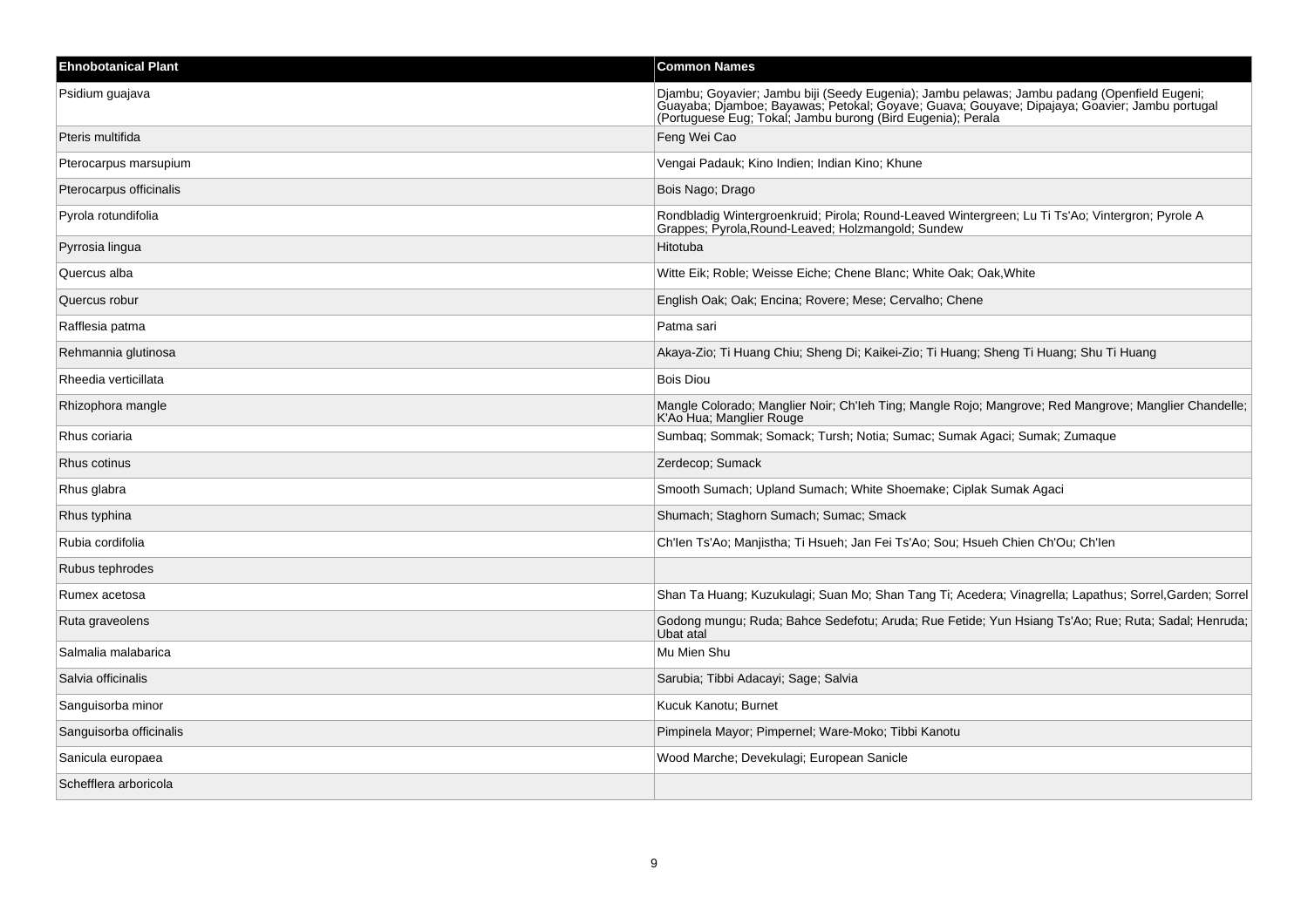| <b>Ehnobotanical Plant</b> | <b>Common Names</b>                                                                                                                    |
|----------------------------|----------------------------------------------------------------------------------------------------------------------------------------|
| Sedum makinoi              |                                                                                                                                        |
| Sedum spathulifolium       |                                                                                                                                        |
| Selaginella tamariscina    | Iwa-Hiba                                                                                                                               |
| Sempervivum tectorum       | Djibaube; Hauswurz; Cuvakaca; Herba De Foc; Houseleek; Kayakorugu; Siempreviva Mayor; Hen-And-<br>Chickens; Haus Wachs; Roof Houseleek |
| Senecio jacobaea           | Ragwort; Yakubun Kanaryaotu; Hierba De Santiago                                                                                        |
| Senecio vulgaris           | Kanaryaotu; Boton D'Or; Groundsel; Shikh Al Rabee'; Common Groundsel; Hierba Cana                                                      |
| Sida sp                    |                                                                                                                                        |
| Silybum marianum           | Holy Thistle; Maria-Azami; Kenger; Thistle,Lady'S; Cardo Mariano; Meryemanadikeni; Ku'Ub; Variegated<br>Thistle; Kanger                |
| Smilacina stellata         |                                                                                                                                        |
| Solanum hirtum             |                                                                                                                                        |
| Solanum torvum             | Poka; Terong pipit puteh (Wht sparro; Tabacon; Soushumber; Berenjena Cimarrona; Z'Amorette                                             |
| Solidago sp                | Goldenrod                                                                                                                              |
| Solidago virgoaurea        | Yahudiotu                                                                                                                              |
| Sonneratia caseolaris      | Berembang; Bidada; Jedaba; Betah; Pedada; Perepat                                                                                      |
| Sophora japonica           | Huai; Huai Chih Chiu                                                                                                                   |
| Sparganium ramosum         | Biodo; Astiger Igelskolben; Bur Reed                                                                                                   |
| Sparganium stoloniferum    |                                                                                                                                        |
| Stachys sylvatica          | Ortiga Hedionda; Woundwort, Hedge                                                                                                      |
| Stenoloma chusana          |                                                                                                                                        |
| Stenotaphrum helferi       | Ramput dada lipan (Centipede                                                                                                           |
| Styphelia suaveolens       | Bacay                                                                                                                                  |
| Suriana maritima           | <b>Crisse Marine</b>                                                                                                                   |
| Symphytum officinale       | Liane Chique; Buyuk Karakafesotu; Comfrey; Consuelda; Hirehari-So; Borraja; Consoude; Bourrache                                        |
| Symplocos laurina          |                                                                                                                                        |
| Tabernaemontana citrifolia | Bois Lait; Palo De Leche; Pegojo; Leteuil; Cojon De Gato                                                                               |
| Tagetes patula             | Ja'Fari; Souci; Clavel De Los Muertos; Qadifah; Gula Zard; Copada; Flewurs Souci                                                       |
| Tecoma sp                  | Tekoma                                                                                                                                 |